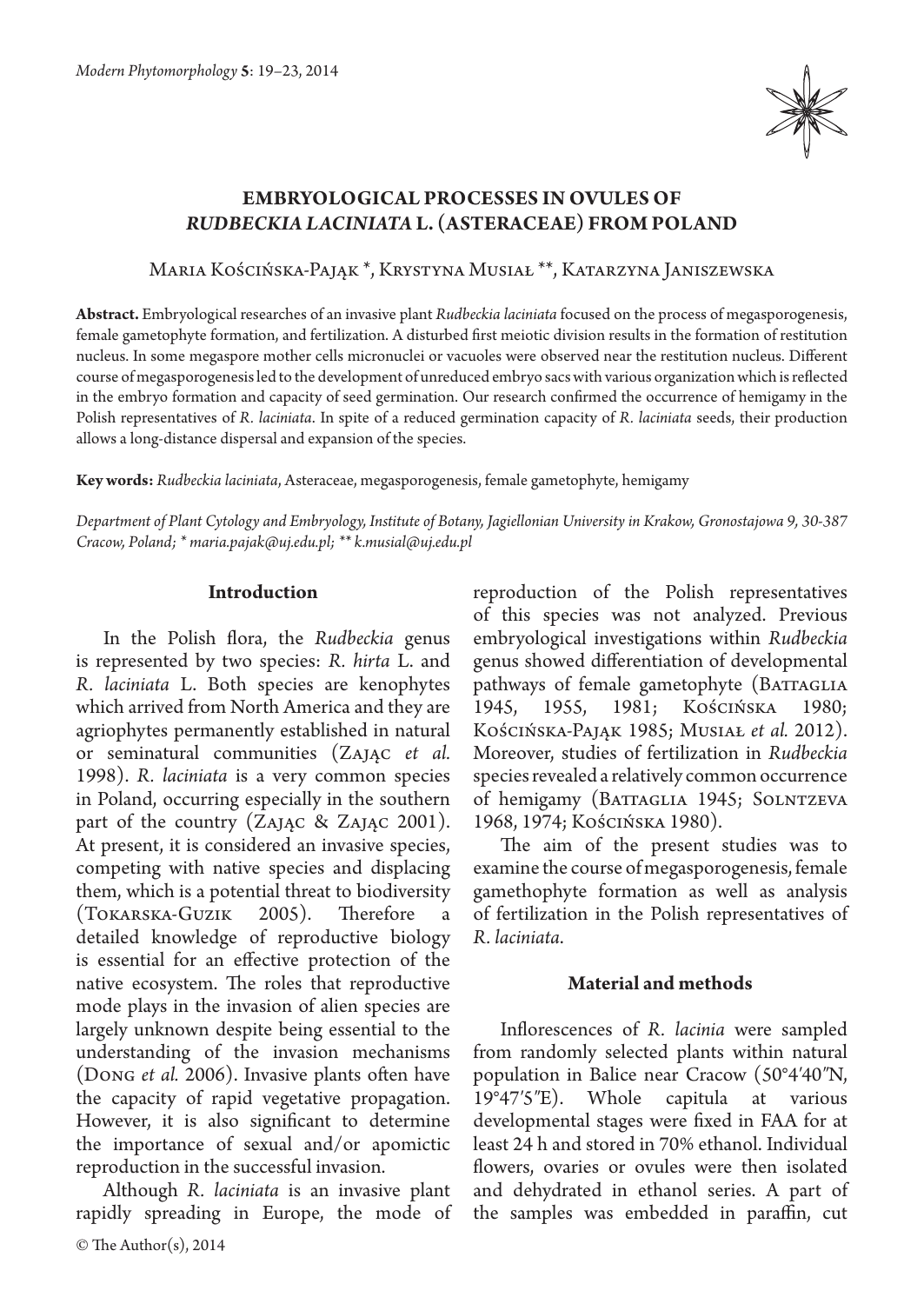

**Fig. 1.** Longitudinal section of young *Rudbeckia laciniata* ovules: **a** – ovule primordium with archesporial cell (arrow); **b** – early prophase in megaspore mother cell. Abbreviations: **ch** – chalazal pole; **m** – micropylar pole. Scale bars: 10 μm.

to 8-10 μm thick sections, and stained with Heidenhain's hematoxylin with alcian blue. Sections were examined using a Nikon 400 Eclipse microscope.

# **Results and discussion**

The ovule of *R. laciniata* is anatropous, tenuinucellate and unitegmic as in other members of Asteraceae. In young ovules of *R. lanciniata*, a single hypodermal archesporial cell differentiates (Fig. 1 a) and functions directly as a megaspore mother cell (MMC) which becomes distinctly elongated in the micropylar-chalazal axis before meiosis (Fig. 1 b). In the analysed material, three types of megasporogenesis were found, which led to the formation of unreduced female gametophytes with different structure. In all of the analysed ovules the first meiotic division was strongly disturbed, chromosomes were scattered along the spindle during the metaphase (Fig. 2 a). Most frequently, one centrally situated restitution nucleus was formed after the irregular first meiotic division (Fig. 2 b). The second meiotic division was not follow by cytokinesis and gave rise to a binucleate coenomegaspore. Then, two successive mitosis lead to an unreduced eight-nucleate embryo sac (Fig. 3 a). This developmental pathway follows the diplospory of Ixeris type which was also described in the representatives of *R. laciniata* investigated by BATTAGLIA (1945). This mode of female meiosis also occurs in *R. speciosa* Schrad., *R. triloba* L. as well as in *Erigeron annuus* (L.) Pers. (for review see Johri *et al.* 1992).

In some ovules, after irregular first meiotic division, a large vacuole arises in the micropylar region of MMC thus moving the restitution nucleus to the chalazal pole of the megasporocyte (Fig. 2 c) where the second meiotic division (Fig. 2 d) takes place, giving rise to a binucleate unreduced megaspore. In the course of further development, only one mitosis occurs leading to the formation of a four-nucleate embryo sac. In these cases, there is no egg apparatus at the micropylar pole of the embryo sac and the female gametophyte consists of three antipodal cells and a central cell containing only one nucleus (Fig. 3 b). Such organization of the female gametophyte, which is devoid of the egg apparatus, was described in other species within *Rudbeckia* genus (BATTAGLIA 1946).

Quite often, two nuclei unequal in size were formed as a result of the first disturbed meiotic division (Fig. 2 e). Both nuclei undergo second meiotic division (Fig. 2 f) resulting in four nucleate coenomegaspore. Mitotic division of this coenomegaspore leads to the formation of an eight-nucleate embryo sac in which four micronuclei at the micropylar pole and four significantly larger nuclei at the chalazal pole were visible. After the formation of the cells in the embryo sac, a miniature egg apparatus,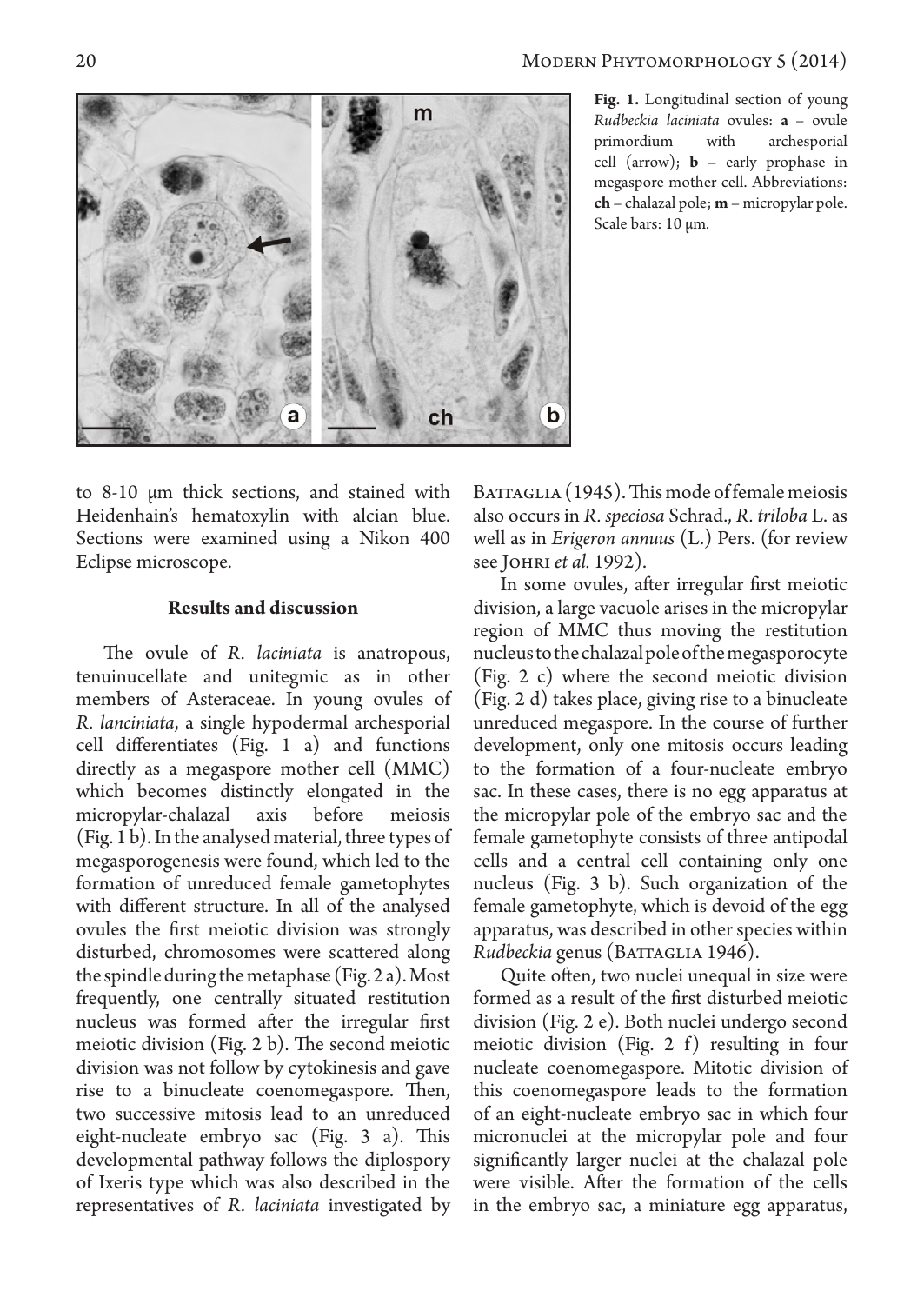

**Fig. 2.** Megasporogenesis in *Rudbeckia laciniata*: **a** – disturbed metaphase I in megaspore mother cell; **b** – centrally situated restitution nucleus formed after irregular first meiotic division; **c** – megaspore mother cell with vacuolated micropylar pole and restitution nucleus visible in the chalazal part; **d** – telophase II at chalazal pole of megaspore mother cell; **e** – two nuclei unequal in size formed as a result of the first disturbed meiotic division, arrowhead points to micronucleus; **f** – metaphase II in megaspore mother cell, arrowhead shows dividing micronucleus; **g, h** – two successive sections of megaspore mother cell with micronuclei (arrows) visible above and below restitution nucleus. Abbreviations: **ch** – chalazal pole; **m** – micropylar pole; **v** – vacuole. Scale bars: 10 μm.

three antipodal cells, and central cell containing two polar nuclei different in size were observed (Fig. 3 c). Sporadically, micronuclei were visible below and above the restitution nucleus (Fig. 2 g, h). Abnormalities observed in the female gametophyte development and structure affected the viability of seeds. In the studied material, only 36% of mature seeds was capable of germination.

In some embryo sacs, just after fertilization, we observed an independent division of the egg cell and sperm cell nuclei (Fig. 3 d-f). These observations confirmed the occurrence of hemigamy in *R. laciniata.* During this process, also called semigamy, a male nucleus enters the egg cell but does not fuse with the female

one and then both nuclei divide independently giving rise to a mosaic embryo which contains tissue sectors of maternal or paternal origin (BATTAGLIA 1981; JOHRI 1984). Hemigamy was previously recorded in unreduced embryo sacs of other species of *Rudbeckia* (Solntzeva 1974, and references therein) as well as in the meiotic embryo sacs of *R. bicolor*  (Kościńska 1980; Kościńska-Pająk 1985). However, the recent analysis revealed that in *R. bicolor* hemigamy is not obligatory and most likely depends on the genotype (Musia*l et al.*) 2012). It should be emphasized that sexual reproduction contributes to genotypic diversity, facilitating the adaptation of species to adventive environments (Tiébré *et al.* 2007). Likewise in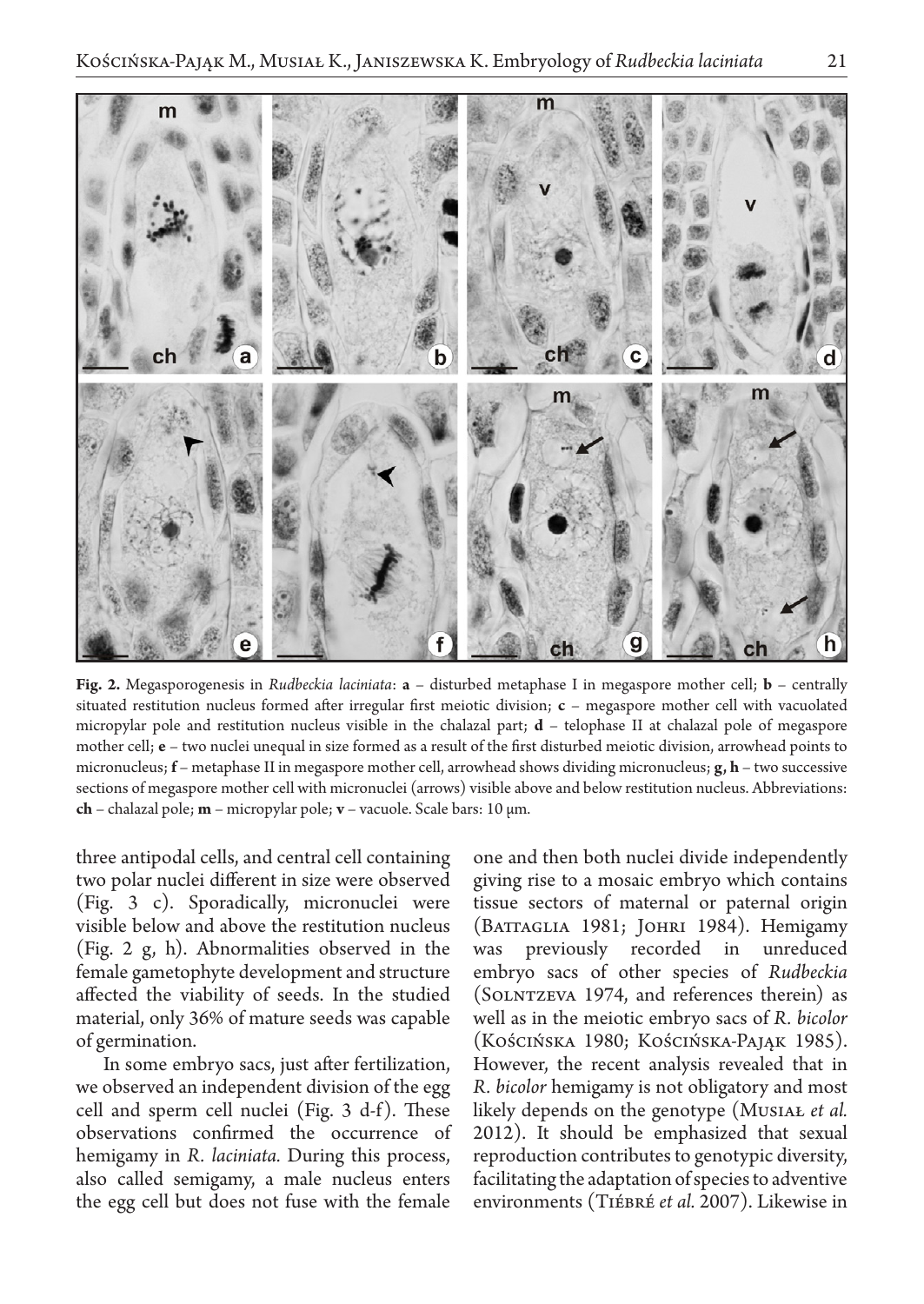